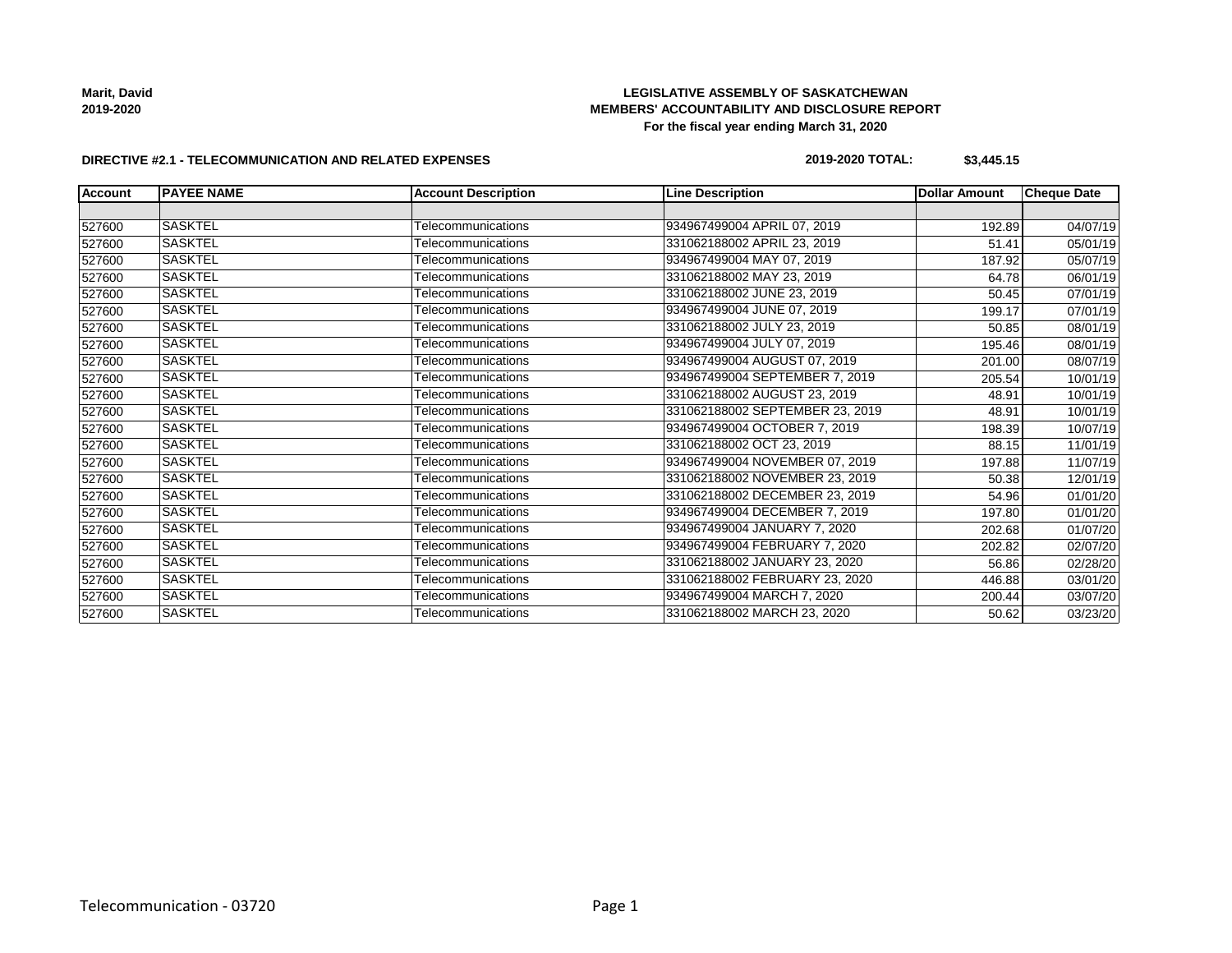| <b>Marit, David</b> |
|---------------------|
| 2019-2020           |

## **LEGISLATIVE ASSEMBLY OF SASKATCHEWAN MEMBERS' ACCOUNTABILITY AND DISCLOSURE REPORT For the fiscal year ending March 31, 2020**

#### **DIRECTIVE #3.1 - MLA TRAVEL AND LIVING EXPENSES**

| <b>Account</b> | <b>PAYEE NAME</b> | <b>Account Description</b>  | <b>Line Description</b>          | <b>Dollar Amount</b> | <b>Cheque Date</b> |
|----------------|-------------------|-----------------------------|----------------------------------|----------------------|--------------------|
|                |                   |                             |                                  |                      |                    |
| 541900         | MARIT, DAVID O.   | <b>Elected Rep - Travel</b> | MLA TRAVEL APRIL 29-30, 2019     | 182.50               | 05/08/19           |
| 541900         | MARIT, DAVID O.   | <b>Elected Rep - Travel</b> | MLA TRAVEL APRIL 01-18, 2019     | 1,095.00             | 05/08/19           |
|                |                   |                             | APR/19 MLA REGINA                |                      |                    |
| 541900         | MARIT, DAVID O.   | <b>Elected Rep - Travel</b> | <b>ACCOMMODATIONS</b>            | 1,167.21             | 05/24/19           |
| 541900         | MARIT, DAVID O.   | <b>Elected Rep - Travel</b> | MLA TRAVEL MAY 03, 2019          | 480.32               | 06/12/19           |
| 541900         | MARIT, DAVID O.   | <b>Elected Rep - Travel</b> | MLA TRAVEL MAY 01-16, 2019       | 912.50               | 06/12/19           |
|                |                   |                             | MAY/19 MLA REGINA                |                      |                    |
| 541900         | MARIT, DAVID O.   | Elected Rep - Travel        | <b>ACCOMMODATIONS</b>            | 501.74               | 06/12/19           |
| 541900         | MARIT, DAVID O.   | <b>Elected Rep - Travel</b> | MLA TRAVEL JULY 21-24, 2019      | 1,165.28             | 08/01/19           |
|                |                   |                             | JUN/19 MLA REGINA                |                      |                    |
| 541900         | MARIT, DAVID O.   | Elected Rep - Travel        | <b>ACCOMMODATIONS</b>            | 1,012.15             | 08/01/19           |
|                |                   |                             | JUN/19 MLA REGINA                |                      |                    |
| 541900         | MARIT, DAVID O.   | Elected Rep - Travel        | <b>ACCOMMODATIONS</b>            | 296.80               | 08/08/19           |
|                |                   |                             |                                  |                      |                    |
| 541900         | MARIT, DAVID O.   | <b>Elected Rep - Travel</b> | JUL/19 MLA REGINA ACCOMMODATIONS | 1,008.19             | 08/08/19           |
| 541900         | MARIT, DAVID O.   | <b>Elected Rep - Travel</b> | MLA TRAVEL AUGUST 07-08, 2019    | 786.76               | 08/26/19           |
| 541900         | MARIT, DAVID O.   | <b>Elected Rep - Travel</b> | MLA TRAVEL JUNE 24, 2019         | 57.75                | 08/26/19           |
|                |                   |                             | AUG/19 MLA REGINA                |                      |                    |
| 541900         | MARIT, DAVID O.   | Elected Rep - Travel        | <b>ACCOMMODATIONS</b>            | 994.96               | 10/07/19           |
|                |                   |                             | SEPTEMBER 2019 MLA REGINA        |                      |                    |
| 541900         | MARIT, DAVID O.   | <b>Elected Rep - Travel</b> | <b>ACCOMMODATIONS</b>            | 1,146.56             | 10/21/19           |
|                |                   |                             | APRIL - AUGUST 2019 MLA REGINA   |                      |                    |
| 541900         | MARIT, DAVID O.   | <b>Elected Rep - Travel</b> | <b>ACCOMMODATIONS</b>            | 825.00               | 10/21/19           |
|                |                   |                             | OCT/19 MLA REGINA                |                      |                    |
| 541900         | MARIT, DAVID O.   | Elected Rep - Travel        | <b>ACCOMMODATIONS</b>            | 1,201.68             | 11/22/19           |
|                |                   |                             | NOVEMBER 2019 MLA REGINA         |                      |                    |
| 541900         | MARIT, DAVID O.   | <b>Elected Rep - Travel</b> | <b>ACCOMMODATIONS</b>            | 1,196.29             | 12/12/19           |
|                |                   |                             | MLA TRAVEL NOVEMBER 8 - DECEMBER |                      |                    |
| 541900         | MARIT, DAVID O.   | <b>Elected Rep - Travel</b> | 5.2019                           | 1,278.45             | 12/12/19           |
|                |                   |                             | MLA TRAVEL OCTOBER 22 - NOVEMBER |                      |                    |
| 541900         | MARIT, DAVID O.   | Elected Rep - Travel        | 15, 2019                         | 1,832.35             | 12/12/19           |
|                |                   |                             | DECEMBER 2019 MLA REGINA         |                      |                    |
| 541900         | MARIT, DAVID O.   | Elected Rep - Travel        | <b>ACCOMMODATIONS</b>            | 1,169.04             | 01/09/20           |
|                |                   |                             | JAN 2020 MLA REGINA              |                      |                    |
| 541900         | MARIT, DAVID O.   | <b>Elected Rep - Travel</b> | <b>ACCOMMODATION</b>             | 1,373.07             | 02/26/20           |
|                |                   |                             | FEBRUARY 2020 MLA REGINA         |                      |                    |
| 541900         | MARIT, DAVID O.   | Elected Rep - Travel        | <b>ACCOMMODATIONS</b>            | 1,161.66             | 03/12/20           |
| 541900         | MARIT, DAVID O.   | <b>Elected Rep - Travel</b> | MLA TRAVEL MARCH 6 - 11, 2020    | 865.50               | 03/31/20           |

**2019-2020 TOTAL: \$22,861.04**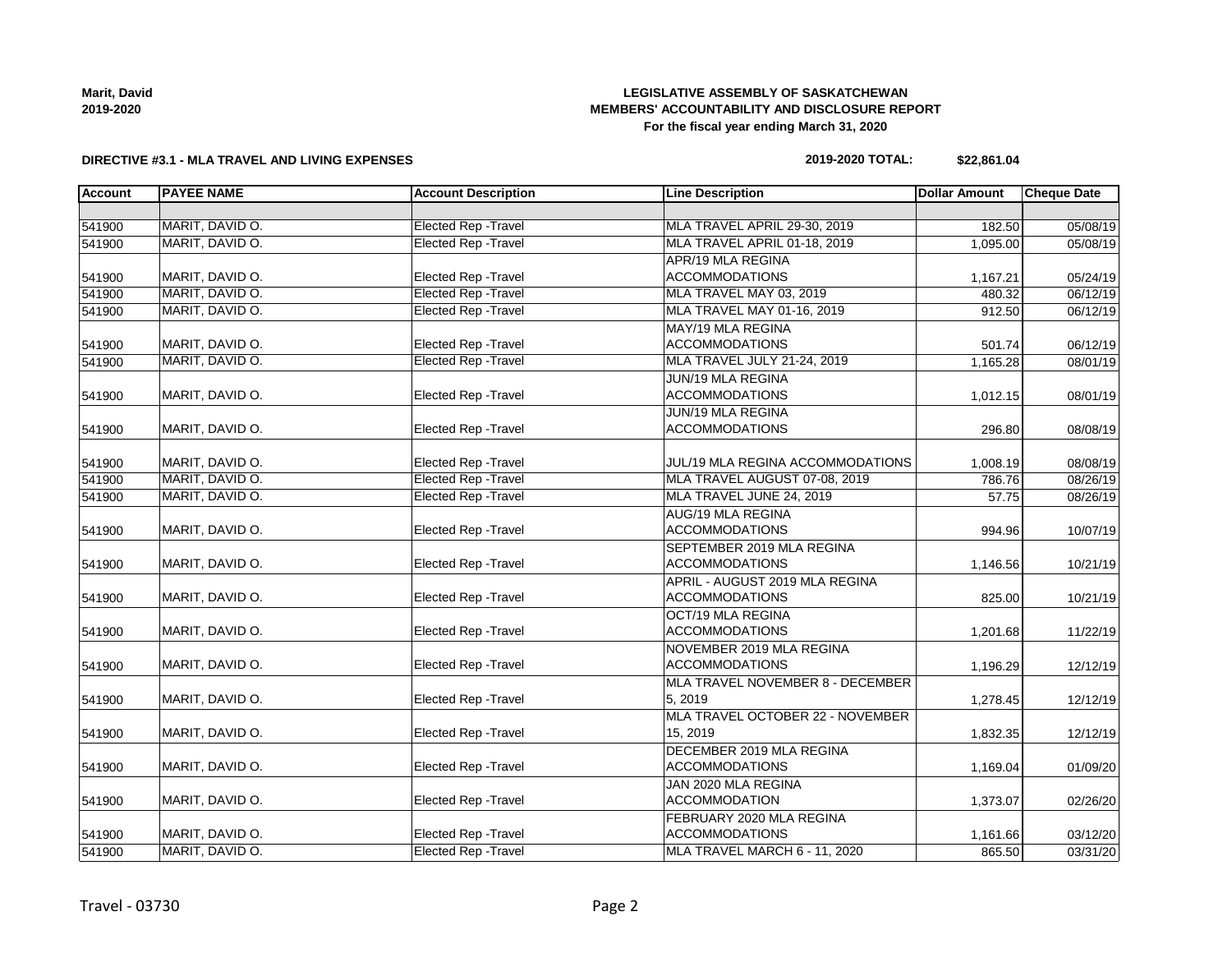| <b>Account</b> | <b>IPAYEE NAME</b> | ccount Description_<br><b>AC</b> | <b>ILine Description</b> | <b>IDollar Amount</b> | <b>ICheque Date</b> |
|----------------|--------------------|----------------------------------|--------------------------|-----------------------|---------------------|
|                |                    |                                  | IMARCH 2020 MLA REGINA   |                       |                     |
| 541900         | IMARIT. DAVID O.   | Elected Rep<br>ravel             | <b>ACCOMMODATIONS</b>    | .150.28               | 03/31/20            |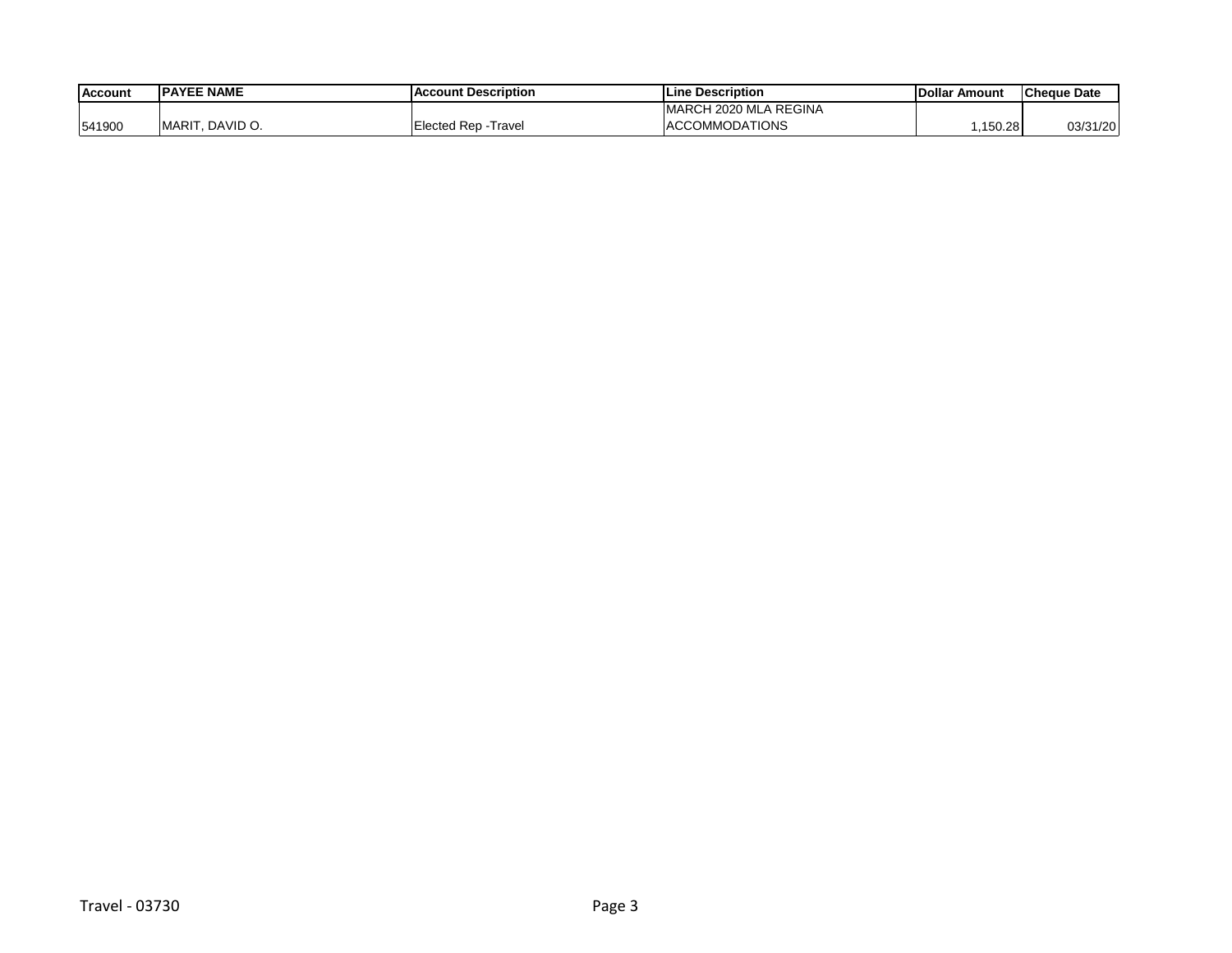522200

522200

**Marit, David 2019-2020**

#### **LEGISLATIVE ASSEMBLY OF SASKATCHEWAN MEMBERS' ACCOUNTABILITY AND DISCLOSURE REPORT For the fiscal year ending March 31, 2020**

**2019-2020 TOTAL: \$26,384.85**

| <b>Account</b> | <b>PAYEE NAME</b>                                          | <b>Account Description</b>                                                                                | <b>Line Description</b>            | <b>Dollar Amount</b> | <b>Cheque Date</b> |
|----------------|------------------------------------------------------------|-----------------------------------------------------------------------------------------------------------|------------------------------------|----------------------|--------------------|
|                |                                                            |                                                                                                           |                                    |                      |                    |
| 521372         | <b>FIONA GRAHAM PHOTOGRAPHY</b>                            | Photographer's Services                                                                                   | PHOTOGRAPHIC SERVICES              | 74.20                | 12/01/19           |
|                |                                                            |                                                                                                           |                                    |                      |                    |
| 522000         |                                                            | CANALTA REAL ESTATE SERVICES LTD. Rent of Ground, Buildings and Other Space   APRIL 2019 MLA OFFICE RENT  |                                    | 600.00               | 04/01/19           |
| 522000         |                                                            | CANALTA REAL ESTATE SERVICES LTD. Rent of Ground, Buildings and Other Space                               | MAY 2019 MLA OFFICE RENT           | 600.00               | 04/12/19           |
| 522000         |                                                            | CANALTA REAL ESTATE SERVICES LTD. Rent of Ground, Buildings and Other Space JUNE 2019 MLA OFFICE RENT     |                                    | 600.00               | 05/15/19           |
| 522000         |                                                            | CANALTA REAL ESTATE SERVICES LTD. Rent of Ground, Buildings and Other Space JULY 2019 MLA OFFICE RENT     |                                    | 600.00               | 06/12/19           |
| 522000         |                                                            | CANALTA REAL ESTATE SERVICES LTD. Rent of Ground, Buildings and Other Space                               | <b>AUGUST 2019 MLA OFFICE RENT</b> | 600.00               | 07/18/19           |
|                |                                                            |                                                                                                           |                                    |                      |                    |
| 522000         |                                                            | CANALTA REAL ESTATE SERVICES LTD. Rent of Ground, Buildings and Other Space                               | SEPTEMBER 2019 MLA OFFICE RENT     | 600.00               | 08/02/19           |
| 522000         |                                                            | CANALTA REAL ESTATE SERVICES LTD. Rent of Ground, Buildings and Other Space                               | OCTOBER 2019 MLA OFFICE RENT       | 600.00               | 09/10/19           |
| 522000         |                                                            | CANALTA REAL ESTATE SERVICES LTD. Rent of Ground, Buildings and Other Space                               | NOVEMBER 2019 MLA OFFICE RENT      | 600.00               | 10/01/19           |
| 522000         |                                                            | CANALTA REAL ESTATE SERVICES LTD. Rent of Ground, Buildings and Other Space                               | DECEMBER 2019 MLA OFFICE RENT      | 600.00               | 11/05/19           |
| 522000         |                                                            | CANALTA REAL ESTATE SERVICES LTD. Rent of Ground, Buildings and Other Space  JANUARY 2020 MLA OFFICE RENT |                                    | 600.00               | 12/13/19           |
| 522000         |                                                            | CANALTA REAL ESTATE SERVICES LTD. Rent of Ground, Buildings and Other Space                               | FEBURARY 2020 MLA OFFICE RENT      | 600.00               | 01/02/20           |
| 522000         | CANALTA REAL ESTATE SERVICES LTD.                          | Rent of Ground, Buildings and Other Space                                                                 | MARCH 2020 MLA OFFICE RENT         | 600.00               | 02/07/20           |
| 522200         | MINISTER OF FINANCE-MINISTRY OF<br><b>CENTRAL SERVICES</b> | Rent of Photocopiers                                                                                      | PHOTOCOPIER SERVICE FEES           | 100.00               | 01/01/20           |
| 522200         | <b>TOSHIBA OF CANADA LTD.</b>                              | <b>Rent of Photocopiers</b>                                                                               | <b>COPIER CHARGES</b>              | 162.65               | 04/09/19           |
| 522200         | TOSHIBA OF CANADA LTD.                                     | <b>Rent of Photocopiers</b>                                                                               | <b>COPIER CHARGES</b>              | 144.71               | 06/01/19           |
| 522200         | TOSHIBA OF CANADA LTD.                                     | Rent of Photocopiers                                                                                      | <b>COPIER CHARGES</b>              | 192.27               | 07/01/19           |
| 522200         | TOSHIBA OF CANADA LTD.                                     | Rent of Photocopiers                                                                                      | <b>COPIER CHARGES</b>              | 172.33               | 08/01/19           |
| 522200         | TOSHIBA OF CANADA LTD.                                     | Rent of Photocopiers                                                                                      | <b>COPIER CHARGES</b>              | 161.95               | 08/01/19           |
| 522200         | TOSHIBA OF CANADA LTD.                                     | <b>Rent of Photocopiers</b>                                                                               | <b>COPIER CHARGES</b>              | 178.87               | 10/01/19           |

# **DIRECTIVE #4.1 - CONSTITUENCY SERVICE EXPENSES**

TOSHIBA TEC CANADA BUSINESS

SOLUTIONS INC **Rent of Photocopiers** COPIER CHARGES 2008 180.36 01/01/20

522200 TOSHIBA OF CANADA LTD. Rent of Photocopiers COPIER CHARGES 174.53 11/01/19<br>522200 TOSHIBA OF CANADA LTD. Rent of Photocopiers COPIER CHARGES 170.56 11/06/19 522200 TOSHIBA OF CANADA LTD. Rent of Photocopiers COPIER CHARGES 170.56 11/06/19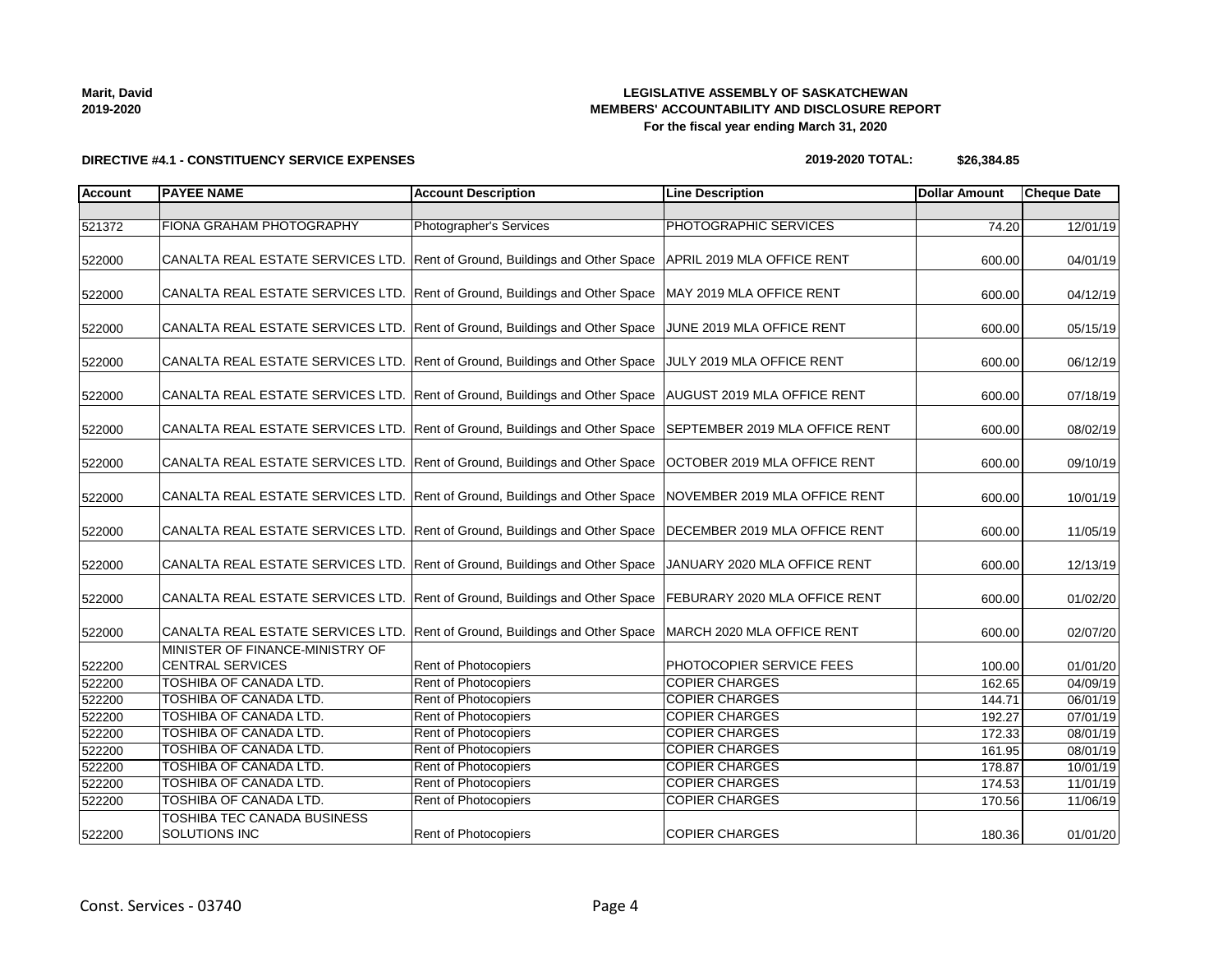| <b>Account</b> | <b>PAYEE NAME</b>                     | <b>Account Description</b>          | <b>Line Description</b>          | <b>Dollar Amount</b> | <b>Cheque Date</b> |
|----------------|---------------------------------------|-------------------------------------|----------------------------------|----------------------|--------------------|
|                | <b>TOSHIBA TEC CANADA BUSINESS</b>    |                                     |                                  |                      |                    |
| 522200         | <b>SOLUTIONS INC</b>                  | Rent of Photocopiers                | <b>COPIER CHARGES</b>            | 172.13               | 01/08/20           |
|                | <b>TOSHIBA TEC CANADA BUSINESS</b>    |                                     |                                  |                      |                    |
| 522200         | <b>SOLUTIONS INC</b>                  | Rent of Photocopiers                | <b>COPIER CHARGES</b>            | 172.74               | 02/06/20           |
|                | TOSHIBA TEC CANADA BUSINESS           |                                     |                                  |                      |                    |
| 522200         | <b>SOLUTIONS INC</b>                  | <b>Rent of Photocopiers</b>         | <b>COPIER CHARGES</b>            | 164.77               | 03/10/20           |
|                | <b>CO-OPERATORS GENERAL INSURANCE</b> |                                     |                                  |                      |                    |
| 522500         | <b>COMPANY</b>                        | <b>Insurance Premiums</b>           | OFFICE INSURANCE - MARIT         | 874.50               | 05/24/19           |
| 522700         | <b>ASSINIBOIA, TOWN OF</b>            | Utilities - Electricity and Nat Gas | 015120030 MAY 21, 2019           | 40.72                | 06/01/19           |
| 522700         | <b>ASSINIBOIA, TOWN OF</b>            | Utilities - Electricity and Nat Gas | 015120030 JUNE 21, 2019          | 40.80                | 07/01/19           |
| 522700         | <b>ASSINIBOIA, TOWN OF</b>            | Utilities - Electricity and Nat Gas | 015120030 JULY 22, 2019          | 40.80                | 08/01/19           |
| 522700         | <b>ASSINIBOIA, TOWN OF</b>            | Utilities - Electricity and Nat Gas | 015120030 AUGUST 21, 2019        | 44.77                | 08/21/19           |
|                |                                       |                                     | AUGUST 16 - SEPTEMBER 15, 2019   |                      |                    |
| 522700         | ASSINIBOIA, TOWN OF                   | Utilities - Electricity and Nat Gas | 015120030                        | 40.80                | 10/01/19           |
| 522700         | <b>ASSINIBOIA, TOWN OF</b>            | Utilities - Electricity and Nat Gas | 015120030 SEP 16-OCT 15 2019     | 40.80                | 11/01/19           |
| 522700         | <b>ASSINIBOIA, TOWN OF</b>            | Utilities - Electricity and Nat Gas | 01512 0030 OCT 16-NOV 15 2019    | 44.77                | 12/01/19           |
|                |                                       |                                     | 015120030 NOVEMBER 16 - DECEMBER |                      |                    |
| 522700         | ASSINIBOIA, TOWN OF                   | Utilities - Electricity and Nat Gas | 15, 2019                         | 40.80                | 01/01/20           |
| 522700         | ASSINIBOIA, TOWN OF                   | Utilities - Electricity and Nat Gas | 015120030 JAN 20, 2020           | 40.80                | 02/01/20           |
| 522700         | <b>ASSINIBOIA, TOWN OF</b>            | Utilities - Electricity and Nat Gas | 015120030 FEB 20, 2020           | 44.77                | 02/20/20           |
| 522700         | <b>ASSINIBOIA, TOWN OF</b>            | Utilities - Electricity and Nat Gas | 015120030 MARCH/20               | 41.62                | 03/20/20           |
| 522700         | SASKENERGY INCORPORATED               | Utilities - Electricity and Nat Gas | 25206527720 APRIL 05, 2019       | 120.06               | 04/05/19           |
| 522700         | SASKENERGY INCORPORATED               | Utilities - Electricity and Nat Gas | 25206527720 MAY 07, 2019         | 60.42                | 06/01/19           |
| 522700         | SASKENERGY INCORPORATED               | Utilities - Electricity and Nat Gas | 25206527720 JUNE 07, 2019        | 53.14                | 07/01/19           |
| 522700         | SASKENERGY INCORPORATED               | Utilities - Electricity and Nat Gas | 25206527720 JULY 08, 2019        | 45.28                | 08/01/19           |
| 522700         | SASKENERGY INCORPORATED               | Utilities - Electricity and Nat Gas | 25206527720 AUGUST 08, 2019      | 45.88                | 08/08/19           |
| 522700         | <b>SASKENERGY INCORPORATED</b>        | Utilities - Electricity and Nat Gas | 25206527720 SEPTEMBER 9, 2019    | 45.88                | 10/01/19           |
| 522700         | SASKENERGY INCORPORATED               | Utilities - Electricity and Nat Gas | 25206527720 OCTOBER 7, 2019      | 54.96                | 10/07/19           |
| 522700         | SASKENERGY INCORPORATED               | Utilities - Electricity and Nat Gas | 25206527720 NOVEMBER 07, 2019    | 111.29               | 11/07/19           |
| 522700         | SASKENERGY INCORPORATED               | Utilities - Electricity and Nat Gas | 25206527720 DECEMBER 6, 2019     | 124.62               | 01/01/20           |
| 522700         | SASKENERGY INCORPORATED               | Utilities - Electricity and Nat Gas | 25206527720 JANUARY 8, 2020      | 147.64               | 01/08/20           |
| 522700         | SASKENERGY INCORPORATED               | Utilities - Electricity and Nat Gas | 25206527720 FEB 7, 2020          | 177.32               | 02/07/20           |
| 522700         | SASKENERGY INCORPORATED               | Utilities - Electricity and Nat Gas | 25206527720 MARCH 6, 2020        | 134.33               | 03/06/20           |
| 522700         | SASKPOWER CORPORATION                 | Utilities - Electricity and Nat Gas | 510004232557 APRIL 05, 2019      | 116.64               | 04/05/19           |
| 522700         | SASKPOWER CORPORATION                 | Utilities - Electricity and Nat Gas | 510004232557 MAY 07, 2019        | 7.17                 | 06/01/19           |
| 522700         | SASKPOWER CORPORATION                 | Utilities - Electricity and Nat Gas | 510004232557 JUNE 07, 2019       | 197.27               | 07/01/19           |
| 522700         | SASKPOWER CORPORATION                 | Utilities - Electricity and Nat Gas | 510004232557 JULY 08, 2019       | 163.89               | 08/01/19           |
| 522700         | SASKPOWER CORPORATION                 | Utilities - Electricity and Nat Gas | 510004232557 SEPTEMBER 9, 2019   | 109.23               | 10/01/19           |
| 522700         | SASKPOWER CORPORATION                 | Utilities - Electricity and Nat Gas | 510004232557 OCTOBER 7, 2019     | 132.36               | 10/07/19           |
| 522700         | SASKPOWER CORPORATION                 | Utilities - Electricity and Nat Gas | 510004232557 NOVEMBER 07, 2019   | 35.13                | 11/07/19           |
| 522700         | SASKPOWER CORPORATION                 | Utilities - Electricity and Nat Gas | 076500594792 DECEMBER 6, 2019    | 118.37               | 01/01/20           |
| 522700         | SASKPOWER CORPORATION                 | Utilities - Electricity and Nat Gas | 510004232557 JANUARY 8, 2020     | 109.69               | 01/08/20           |
| 522700         | SASKPOWER CORPORATION                 | Utilities - Electricity and Nat Gas | 510004232557 FEB 7, 2020         | 30.84                | 02/07/20           |
| 522700         | SASKPOWER CORPORATION                 | Utilities - Electricity and Nat Gas | 510004232557 MARCH 6, 2020       | 99.50                | 03/06/20           |
| 524000         | KIMBALL ELECTRIC LTD.                 | Repairs                             | <b>LIGHTS REPAIRS NO GST</b>     | 164.67               | 10/01/19           |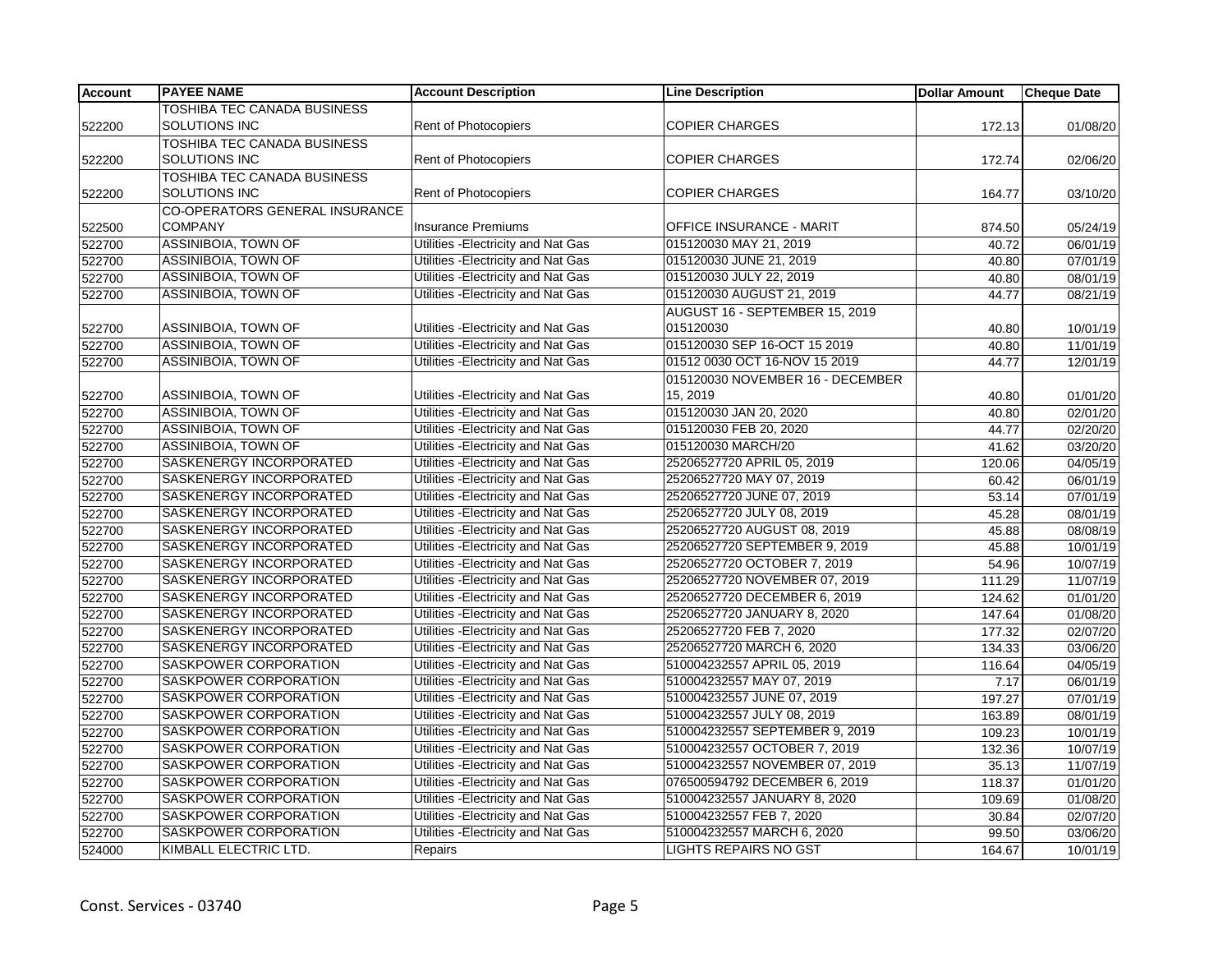| <b>Account</b> | <b>PAYEE NAME</b>                   | <b>Account Description</b>           | <b>Line Description</b>         | <b>Dollar Amount</b> | <b>Cheque Date</b> |
|----------------|-------------------------------------|--------------------------------------|---------------------------------|----------------------|--------------------|
|                | <b>MORHART PLUMBING AND HEATING</b> |                                      |                                 |                      |                    |
| 524000         | INC.                                | Repairs                              | <b>REPAIR SERVICES - 6% PST</b> | 169.60               | 12/01/19           |
| 525000         | <b>CANADA POST CORPORATION</b>      | Postal, Courier, Freight and Related | <b>POSTAGE</b>                  | 1,231.56             | 06/04/19           |
|                | PRAIRIE ADVERTISING DISTRIBUTORS    |                                      |                                 |                      |                    |
| 525000         | LTD.                                | Postal, Courier, Freight and Related | <b>POSTAGE</b>                  | 178.56               | 07/01/19           |
| 525000         | SASKATCHEWAN PARTY CAUCUS           | Postal, Courier, Freight and Related | <b>POSTAGE</b>                  | 66.96                | 10/01/19           |
| 525000         | YORGA, WENDIE L                     | Postal, Courier, Freight and Related | <b>POSTAGE</b>                  | 47.25                | 04/01/19           |
| 525000         | YORGA, WENDIE L                     | Postal, Courier, Freight and Related | <b>POSTAGE</b>                  | 24.51                | 07/01/19           |
| 525000         | YORGA, WENDIE L                     | Postal, Courier, Freight and Related | <b>POSTAGE</b>                  | 102.62               | 12/01/19           |
| 525000         | YORGA, WENDIE L                     | Postal, Courier, Freight and Related | POSTAGE/OFFICE SUPPLIES         | 57.31                | 01/08/20           |
| 529000         | AGER'S CARPET CLEANING INC.         | <b>General Contractual Services</b>  | MLA OFFICE JANITORIAL SERVICE   | 402.96               | 07/01/19           |
| 529200         | MARIT, DAVID O.                     | <b>Professional Development</b>      | <b>REIMB: REGISTRATION FEES</b> | 759.88               | 11/01/19           |
|                |                                     |                                      | PROFESSIONAL DEVELOPMENT-       |                      |                    |
| 529200         | YORGA, WENDIE L                     | <b>Professional Development</b>      | <b>COURSE</b>                   | 166.10               | 12/01/19           |
| 530300         | <b>MARU GROUP CANADA INC.</b>       | Primary Research/Focus group         | Ad Hoc Research                 | 632.98               | 05/01/19           |
| 530300         | MARU GROUP CANADA INC.              | Primary Research/Focus group         | Ad Hoc Research                 | 632.98               | 08/01/19           |
| 530300         | MARU GROUP CANADA INC.              | Primary Research/Focus group         | AD HOC RESEARCH                 | 661.11               | 11/01/19           |
| 530300         | MARU GROUP CANADA INC.              | Primary Research/Focus group         | Ad Hoc Research                 | 661.11               | 03/01/20           |
| 530500         | 101142236 SASKATCHEWAN LTD.         | <b>Media Placement</b>               | <b>ADVERTISING</b>              | 199.00               | 06/01/19           |
| 530500         | 101142236 SASKATCHEWAN LTD.         | <b>Media Placement</b>               | <b>ADVERTISING</b>              | 199.00               | 07/01/19           |
| 530500         | 101142236 SASKATCHEWAN LTD.         | <b>Media Placement</b>               | <b>ADVERTISING</b>              | 199.00               | 07/01/19           |
| 530500         | 101142236 SASKATCHEWAN LTD.         | Media Placement                      | <b>ADVERTISING</b>              | 199.00               | 07/01/19           |
| 530500         | 101142236 SASKATCHEWAN LTD.         | <b>Media Placement</b>               | <b>ADVERTISING</b>              | 199.00               | 07/01/19           |
| 530500         | <b>GRAVELBOURG TRIBUNE</b>          | Media Placement                      | <b>ADVERTISING</b>              | 150.00               | 07/01/19           |
| 530500         | <b>GRAVELBOURG TRIBUNE</b>          | <b>Media Placement</b>               | <b>ADVERTISING</b>              | 150.00               | 07/01/19           |
| 530500         | <b>GRAVELBOURG TRIBUNE</b>          | Media Placement                      | <b>ADVERTISING</b>              | 35.00                | 12/01/19           |
| 530500         | <b>GRAVELBOURG TRIBUNE</b>          | <b>Media Placement</b>               | <b>ADVERTISING - NO GST</b>     | 219.00               | 01/01/20           |
| 530500         | <b>HUBER RADIO LTD.</b>             | <b>Media Placement</b>               | <b>ADVERTISING</b>              | 224.99               | 11/12/19           |
| 530500         | <b>MEDICINE HAT NEWS</b>            | <b>Media Placement</b>               | <b>ADVERTISING</b>              | 310.00               | 05/01/19           |
| 530500         | <b>MEDICINE HAT NEWS</b>            | Media Placement                      | <b>ADVERTISING</b>              | 310.00               | 08/01/19           |
| 530500         | <b>MEDICINE HAT NEWS</b>            | <b>Media Placement</b>               | <b>ADVERTISING</b>              | 77.50                | 08/01/19           |
| 530500         | <b>MEDICINE HAT NEWS</b>            | Media Placement                      | <b>ADVERTISING</b>              | 310.00               | 11/01/19           |
| 530500         | <b>MEDICINE HAT NEWS</b>            | <b>Media Placement</b>               | <b>ADVERTISING</b>              | 64.00                | 12/01/19           |
| 530500         | <b>MEDICINE HAT NEWS</b>            | <b>Media Placement</b>               | <b>ADVERTISING</b>              | 64.00                | 01/01/20           |
| 530500         | <b>MEDICINE HAT NEWS</b>            | Media Placement                      | <b>ADVERTISING</b>              | 320.00               | 02/01/20           |
| 530500         | <b>MEDICINE HAT NEWS</b>            | <b>Media Placement</b>               | <b>ADVERTISING</b>              | 320.00               | 03/31/20           |
| 530500         | PNG PRAIRIE NEWSPAPER GROUP         | <b>Media Placement</b>               | <b>ADVERTISING</b>              | 120.00               | 04/01/19           |
| 530500         | PNG PRAIRIE NEWSPAPER GROUP         | Media Placement                      | <b>ADVERTISING</b>              | 130.00               | 08/01/19           |
| 530500         | PNG PRAIRIE NEWSPAPER GROUP         | <b>Media Placement</b>               | <b>ADVERTISING</b>              | 255.00               | 08/01/19           |
| 530500         | PNG PRAIRIE NEWSPAPER GROUP         | Media Placement                      | <b>ADVERTISING</b>              | 40.00                | 10/01/19           |
| 530500         | PNG PRAIRIE NEWSPAPER GROUP         | Media Placement                      | <b>ADVERTISING</b>              | 257.00               | 10/09/19           |
| 530500         | PNG PRAIRIE NEWSPAPER GROUP         | <b>Media Placement</b>               | <b>ADVERTISING</b>              | 255.00               | 11/13/19           |
| 530500         | PNG PRAIRIE NEWSPAPER GROUP         | Media Placement                      | <b>ADVERTISING</b>              | 165.00               | 01/01/20           |
| 530500         | PNG PRAIRIE NEWSPAPER GROUP         | Media Placement                      | <b>ADVERTISING</b>              | 105.00               | 03/01/20           |
| 530500         | <b>PNG PRAIRIE NEWSPAPER GROUP</b>  | <b>Media Placement</b>               | <b>ADVERTISING</b>              | 154.40               | 03/31/20           |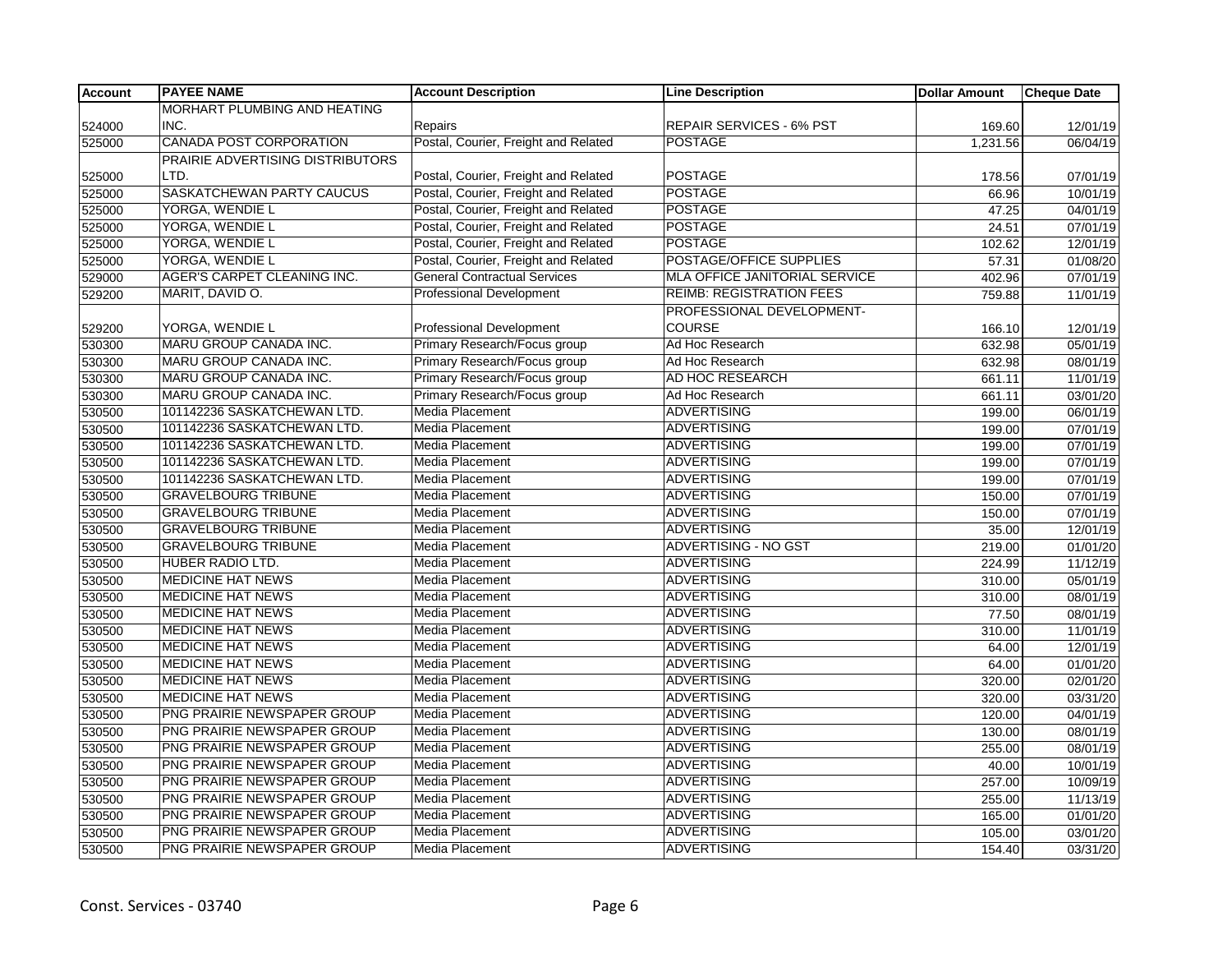| <b>Account</b> | <b>PAYEE NAME</b>                  | <b>Account Description</b>             | <b>Line Description</b>          | <b>Dollar Amount</b> | <b>Cheque Date</b> |
|----------------|------------------------------------|----------------------------------------|----------------------------------|----------------------|--------------------|
| 530500         | <b>THE HERALD</b>                  | <b>Media Placement</b>                 | <b>ADVERTISING</b>               | 48.00                | 01/01/20           |
| 530800         | <b>WESTERN LITHO PRINTERS LTD.</b> | <b>Publications</b>                    | <b>NEWSLETTERS</b>               | 985.20               | 07/01/19           |
| 530900         | <b>HARVEY'S HOME CENTRE</b>        | <b>Promotional Items</b>               | PROVINCIAL FLAGS/OFFICE SUPPLIES | 254.36               | 03/01/20           |
| 530900         | YORGA, WENDIE L                    | <b>Promotional Items</b>               | <b>WREATH</b>                    | 35.00                | 11/01/19           |
|                |                                    | Deputy Minister/Ministry Head Business |                                  |                      |                    |
| 543201         | <b>CONEXUS ARTS CENTRE</b>         | Expenses - Refreshments                | <b>132 MARIT STUDENT DRINKS</b>  | 25.00                | 07/01/19           |
|                |                                    | Deputy Minister/Ministry Head Business |                                  |                      |                    |
| 543201         | MARIT, DAVID O.                    | Expenses - Refreshments                | <b>REIMB: STUDENT DRINKS</b>     | 27.00                | 11/01/19           |
| 550100         | ABLE II PRINT LTD.                 | <b>Printed Forms</b>                   | <b>BUSINESS CARDS</b>            | 42.40                | 08/01/19           |
| 555000         | <b>HARVEY'S HOME CENTRE</b>        | <b>Other Material and Supplies</b>     | <b>OFFICE SUPPLIES</b>           | 42.57                | 06/01/19           |
| 555000         | <b>HARVEY'S HOME CENTRE</b>        | <b>Other Material and Supplies</b>     | <b>OFFICE SUPPLIES</b>           | 7.50                 | 06/01/19           |
| 555000         | <b>HARVEY'S HOME CENTRE</b>        | Other Material and Supplies            | <b>OFFICE SUPPLIES</b>           | 13.76                | 08/01/19           |
| 555000         | <b>HARVEY'S HOME CENTRE</b>        | <b>Other Material and Supplies</b>     | <b>OFFICE SUPPLIES</b>           | 22.02                | 10/01/19           |
| 555000         | <b>HARVEY'S HOME CENTRE</b>        | <b>Other Material and Supplies</b>     | <b>OFFICE SUPPLIES</b>           | 1.50                 | 10/01/19           |
| 555000         | <b>HARVEY'S HOME CENTRE</b>        | Other Material and Supplies            | OFFICE SUPPLIES                  | 15.38                | 10/01/19           |
| 555000         | <b>HARVEY'S HOME CENTRE</b>        | <b>Other Material and Supplies</b>     | <b>OFFICE SUPPLIES</b>           | 32.90                | 01/01/20           |
| 555000         | <b>HARVEY'S HOME CENTRE</b>        | Other Material and Supplies            | <b>OFFICE SUPPLIES</b>           | 14.82                | 03/01/20           |
| 555000         | <b>HARVEY'S HOME CENTRE</b>        | <b>Other Material and Supplies</b>     | <b>OFFICE SUPPLIES</b>           | 48.70                | 03/01/20           |
| 555000         | <b>HARVEY'S HOME CENTRE</b>        | <b>Other Material and Supplies</b>     | PROVINCIAL FLAGS/OFFICE SUPPLIES | 19.57                | 03/01/20           |
| 555000         | <b>STAPLES BUSINESS DEPOT</b>      | Other Material and Supplies            | 105504 OFFICE SUPPLIES           | 49.24                | 04/05/19           |
| 555000         | <b>STAPLES BUSINESS DEPOT</b>      | <b>Other Material and Supplies</b>     | 105504 OFFICE SUPPLIES           | 65.25                | 05/04/19           |
| 555000         | <b>STAPLES BUSINESS DEPOT</b>      | <b>Other Material and Supplies</b>     | 3066424200 OFFICE SUPPLIES       | 84.12                | 07/01/19           |
| 555000         | <b>STAPLES BUSINESS DEPOT</b>      | <b>Other Material and Supplies</b>     | 105504 OFFICE SUPPLIES           | 75.23                | 10/01/19           |
| 555000         | <b>STAPLES BUSINESS DEPOT</b>      | <b>Other Material and Supplies</b>     | 105504 OFFICE SUPPLIES           | 96.86                | 12/01/19           |
| 555000         | <b>STAPLES BUSINESS DEPOT</b>      | Other Material and Supplies            | 105504 OFFICE SUPPLIES           | 145.68               | 03/01/20           |
| 555000         | YORGA, WENDIE L                    | <b>Other Material and Supplies</b>     | <b>OFFICE SUPPLIES</b>           | 14.35                | 07/01/19           |
| 555000         | YORGA, WENDIE L                    | Other Material and Supplies            | <b>OFFICE SUPPLIES</b>           | 44.99                | 08/08/19           |
| 555000         | YORGA, WENDIE L                    | <b>Other Material and Supplies</b>     | <b>OFFICE SUPPLIES</b>           | 16.46                | 08/16/19           |
| 555000         | YORGA, WENDIE L                    | <b>Other Material and Supplies</b>     | OFFICE SUPPLIES                  | 44.38                | 10/01/19           |
| 555000         | YORGA, WENDIE L                    | Other Material and Supplies            | <b>OFFICE SUPPLIES</b>           | 20.95                | 11/01/19           |
| 555000         | <b>YORGA, WENDIE L</b>             | <b>Other Material and Supplies</b>     | <b>OFFICE SUPPLIES</b>           | 16.47                | 11/01/19           |
| 555000         | YORGA, WENDIE L                    | <b>Other Material and Supplies</b>     | POSTAGE/OFFICE SUPPLIES          | 34.16                | 01/08/20           |
| 555000         | YORGA, WENDIE L                    | <b>Other Material and Supplies</b>     | <b>OFFICE SUPPLIES</b>           | 51.05                | 03/20/20           |